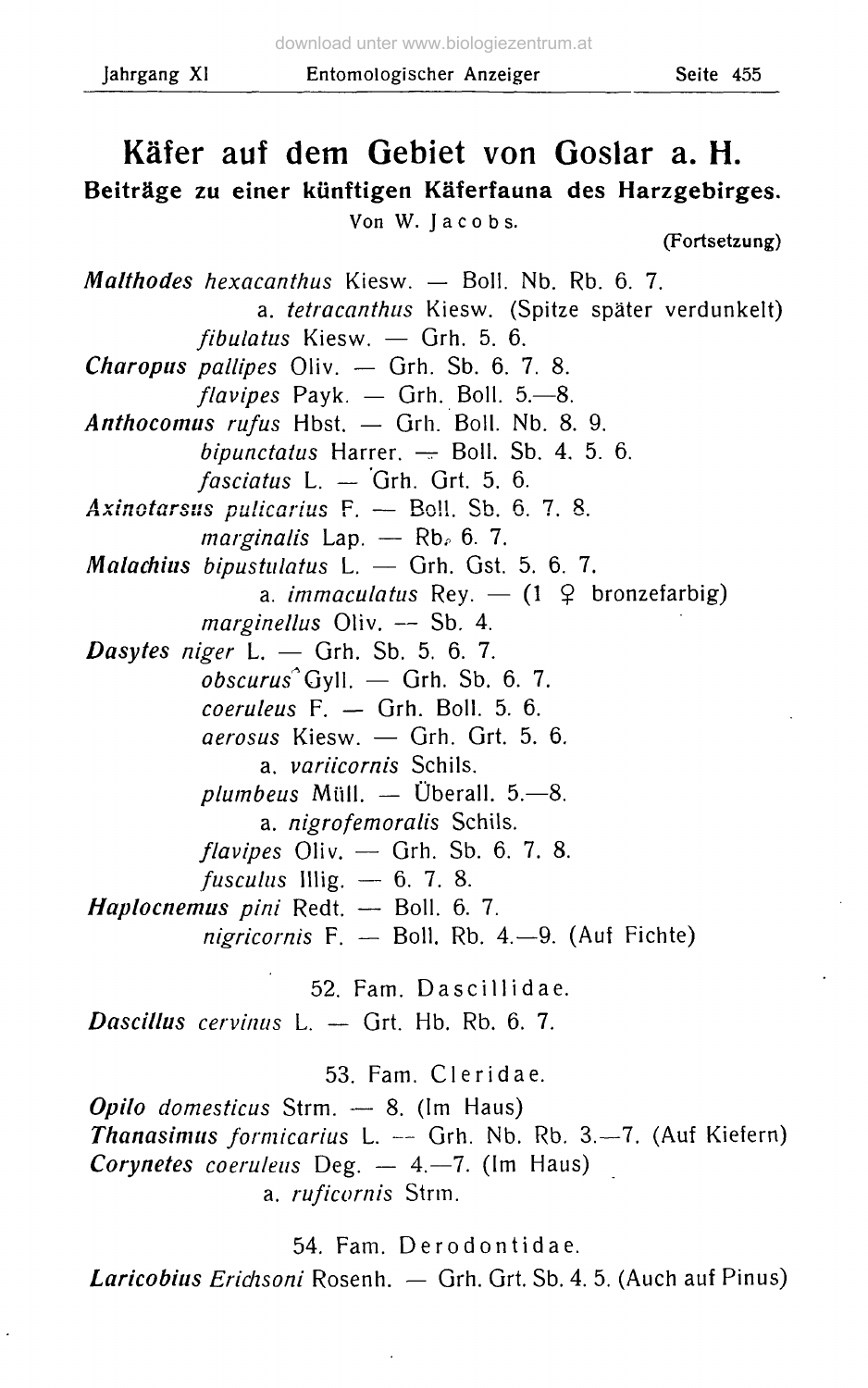55. Fam. Lymexylonidae. *Hylecoetus dermestoides* L. — Grh. 5. 6. a. *morio* F.

> 56. Fam. Psoidae . (Nicht vertreten)

## 57. Fam. Bostrychidae . (Nicht vertreten)

58. Fam. Anobiidae.

*Hedobia imperialis* **L.** — Bl. 5. 6. *Dryophilus rugicollis* Muls. — Rb, 7. *longicollis* Muls. — Rb. Boll. 5. 6. *pusillus* Gyll. — Boll. Rb. 5. *Ernobius nigrinus* Strm. — Grt. 5. 6. a. *politus* Redt. *densicornis* Muls. — Sb. 6. *tabidus* Kiesw. — Boll. *parvicollis* Muls. — Boll. 6. 7. *angusticollis* Ratzeb. — Boll. 6. 7. *lucid us* Muls. — Gt. 7. 8. *pini* Strm. — Boll. 5. *mollis* L. - Grh. Boll. 6.-9. (Kopula 9.) *Xestobium plumbeum* Illig. — Grh. 5. *Anobium pertinax* L. — (Im Haus) 3. 4. *emarginatum* Dft. — Sb. 7. *stn'atum* Oliv. *nitidum* Hbst. — (Im Haus) 7. *fulvicorne* Strm. — Rb. 4.—8. (Zaun) *Sitodrepa panicea* L. — (In der Wohnung) 7. 8. *Ptilinus pectinicornis* L. — Grt. *Odiino ptinoides* Mrsh. — 6.

59. Fam. Ptinidae .

*Niptus hololeucus* Fald. — (Im Keller) 7. *Ptinus rufipes* Oliv. — Rb. 6. 7. *fur* L. — (Im Keller) 7.—11. *brunneus* Dft. — Grt. 3. (Im Haus) *raptor* Str. — (Käsern.—Vorräte) 8.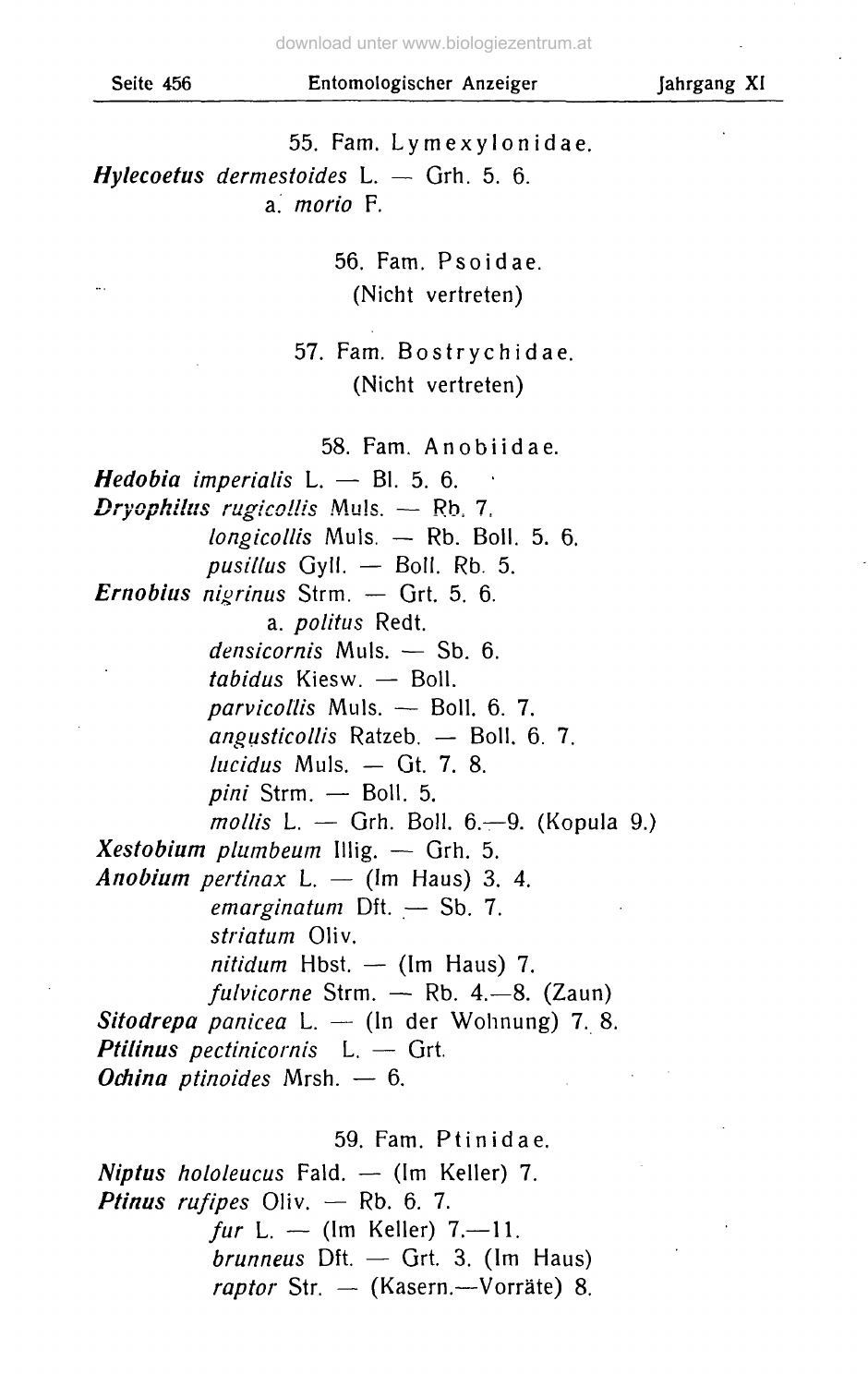60. Fam. Tenebrionidae .

*Blaps lethifera* Mrsh. *mortisaga* L. — (Im Keller) *Opatrum\*sabulosum* L. — Grt. *Tenebrio molitor* L, — 7.

61. Fam. Alleculidae.

*Isomira murina* L. — Sb. 6. 7. a. *evonymi* F. — a. *thoracica* F.

62. Melandryïdae.

*Orchesia minor* Walker — Rb. 7.-9. *Melandrya caraboides* **L.** — Grh. 6.

63. Fam. Mordellidae.

*Mordella maculosa* Naezen. — Hko. 8. *aculeaia* L. — Grh. Sb. 6.—8. a. *leucaspis* Küst. *Mordellistena humeralis* L. — Grh. Rb. 7.—8. *iateralis* Oliv. — Grh. 7. *brevicauda* Bohem. — Grt. 7. *pumila* Gyll. - Boll. Sb. O. 5,-7. *Cyrtanaspis phalerata* Germ. — Sb. 7. *Anaspis pulicaria* Costa — Grh. Grt. Nb. 5.—7. 10. 11. *frontalis* L. - Boll. Sb. Nb. 4.-8. a. *Iateralis* F. *thoracica* L. — Grh. Rb. 5.—8. a. *fuscescens* Steph. — a. *Gerhardti* Schils. *latipalpis* Schils. — Grh. Boll. Sb. 6.—9. *aretica* Zettst. — Grh. Rb. 6.-8. *flava* L. — Grh. 7. *Costae* Emery — 7. *melanostoma* Costa — Sb. 6. *rufilabris* Gyll. — Gt. Rb. Sb. 4.—7. 11. 12. a. *obscuripes* Schils.

> 64. Fam. Rhipipho'ridae. (Nicht vertreten)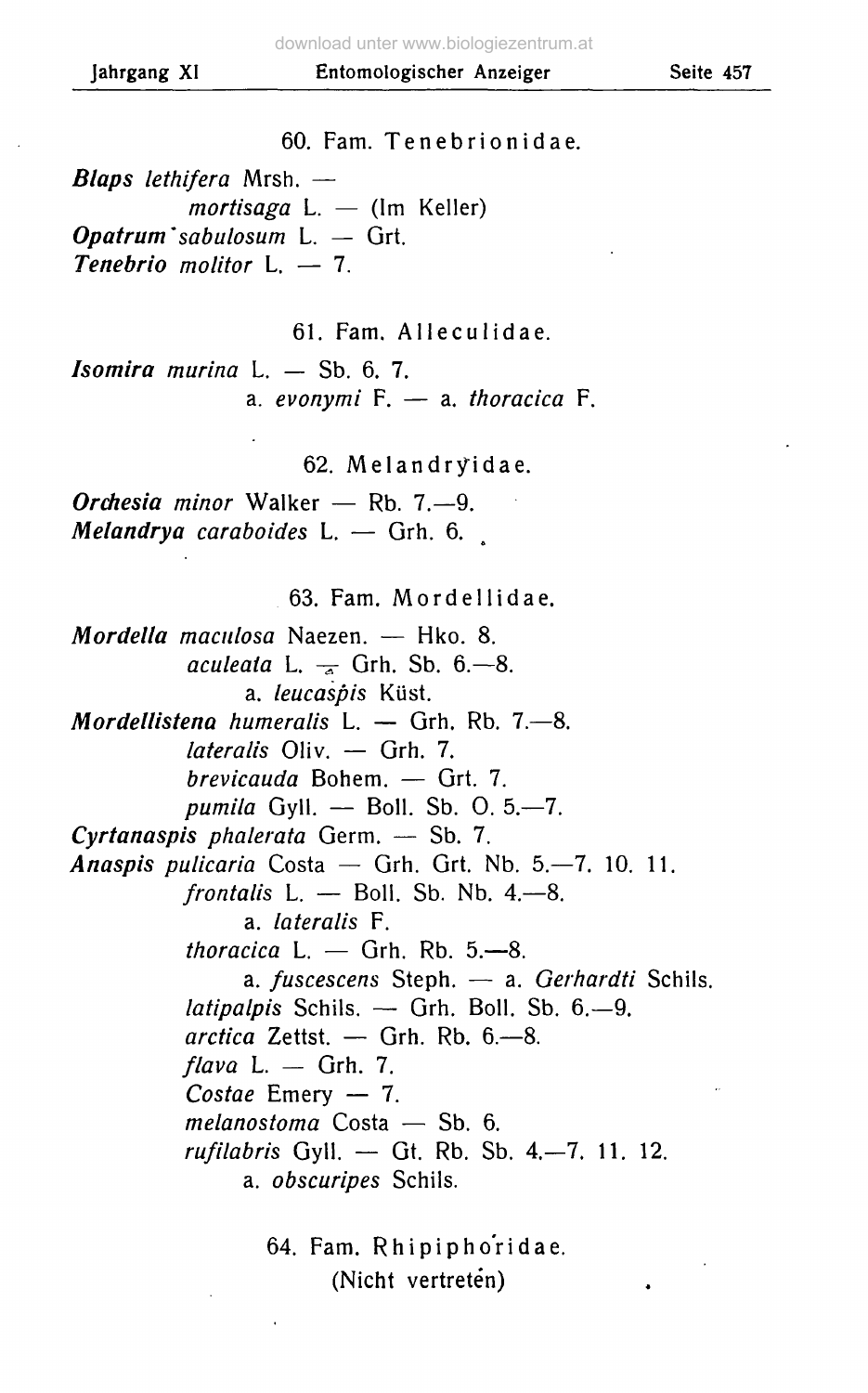65. Fam. Pyrochroidae .

*Pyrochroa coccinea* L. — Gst. 5. *pectinicornis* L. — Grh. Grt 5. 6.

66. Fam. Meloidae.

*Meloë proscarabaeus* L. *violaceus* Mrsh. — Boll. 4. 5.

67. Fam. Anthicidae.

*Anthicus floralis* L. — Boll. Sb. Gt. 7.-9. 10. (Kopula) 11. 12. *formicarius* Goeze. — Grh. 6. 9.—12. *antherinus* **L.** — **Grt.** 5.

68. Fam. Oedemeridae .

*Chrysanthia viridissima* L. — Stb. 6. *viridis* Schmidt. — Grh. Sb. 7. 8. a. *geniculata* Heyd. — a. *cüpreomicans* Westh. *Oedemera virescens* L. — Grh. Grt. Sb. 5. 6. a. *cüpreomicans* Reitt. *lurida* Mrsh. — Sb. Stb. 6. 7.

69. Fam. Lagriidae . *Lagria hirta* L. — Grh. Sb. Rb. 7—9.

70. Fam. Pythidae .

*Sphaeriestes castaneus* Pnz. — Grt. Boll. Sb. 3.—9. *foveolatus* Ljung. — Grt. *Rhinosimus planirostris* F. — Grh. Hko. Rb. 1.—10. • *ruficollis* L. — Grt.

71. Fam. Cerambycidae.

*Prionus coriarius* L. — Grh. *Ergates faber* L. *Hargium sycophanta* Schrnk. — Grh. *mordax* Deg. — Grh. 5. a. *bimaculatum* W. Jac. — Grh. *inquisitor* L. — Hko. Hb. Rb. 5. 8. (unreif) 9. (Larve) 10. 11. 12. (frisch) *Rhagium bifasciatum* F. — Grh. Wt. Rb. 5. 6. 10. (Fortsetzung folgt)